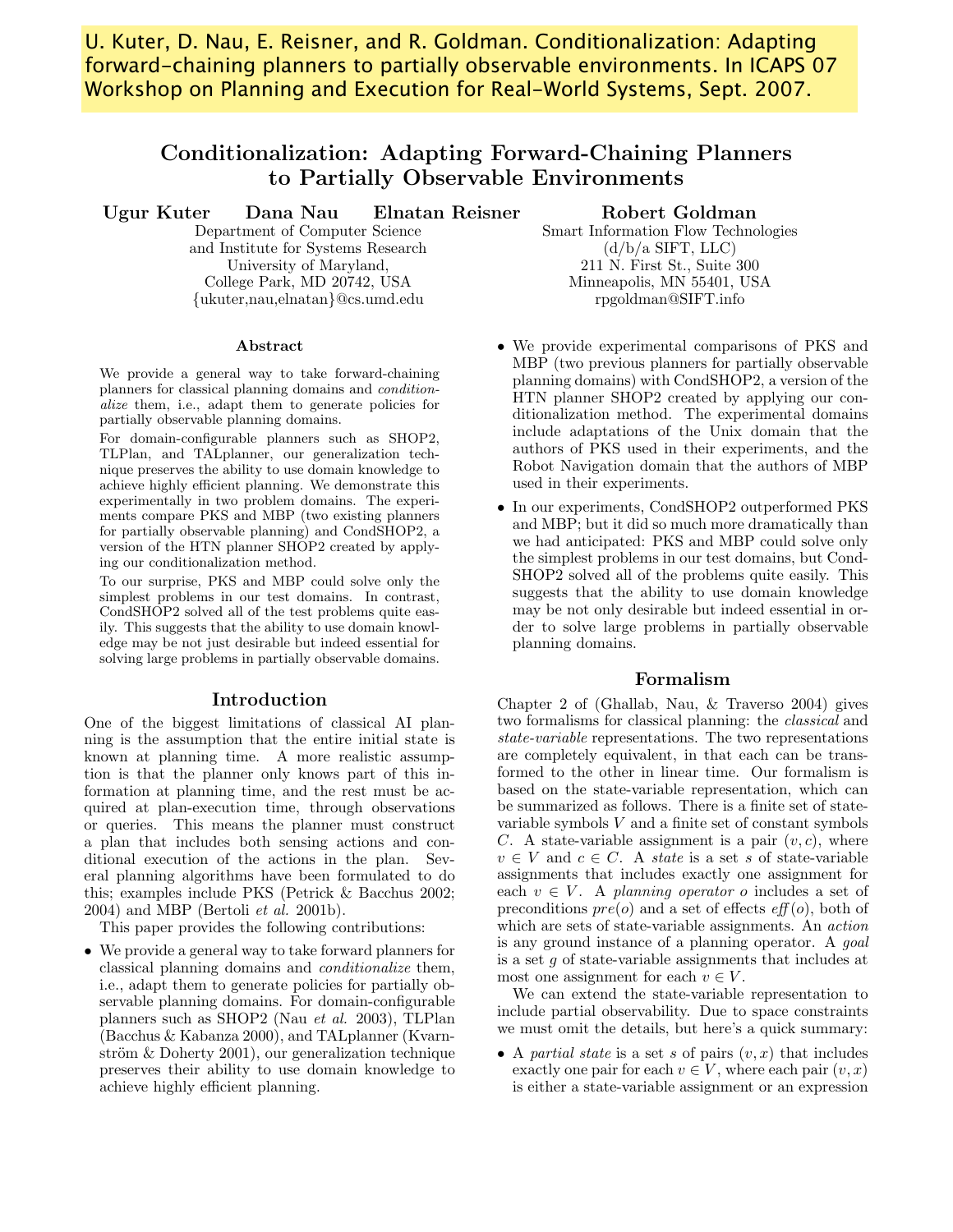of the form  $(v, \text{unk})$  to indicate that v's value isn't known. A completion of s is any complete state that contains all of the state-variable assignments in s.  $K(s)$  is the set of all completions of s.

- For each  $v \in V$ , there may or may not be a *sensing* action observe(v) that assigns to v whatever value it senses at execution time.
- The ordinary non-sensing actions are the same as before. If an action  $a$  is applicable to a partial state  $s$ , then it is applicable to every completion of s.
- Instead of a plan, we have a policy  $\pi$  over partial states. To avoid exponential blowup, we represent  $\pi$  as a *state-based* policy, i.e., a set of pairs  $\pi = \{ (S_i, a_i) \}_{i=1}^k$ , where  $S_i$  is a set of partial states and  $a_i$  is the action to execute in each of those partial states.
- A policy  $\pi$  solves a partially observable planning problem P whose initial state is  $s_0$  if  $\pi$  solves every planning problem that can be produced from P by replacing  $s_0$  with a completion of  $s_0$ .
- A partially observable classical (POC) planning problem is a 4-tuple  $P = (L, O, N, s_0, g)$ , where L is the planning language,  $O$  is the set of operators,  $N$  is the set of sensing actions,  $s_0$  is the *initial* partial state, and  $g$  is a set of state-variable assignments. A completion of P is any classical planning problem  $P' = (L, O, N, s'_0, g)$  such that  $s'_0$  is a completion of s.  $K(P)$  is the set of all completions of P.
- We use the obvious generalization of the statetransition function  $\gamma$  to partial states, and usual definition of a policy's execution structure. The execution structure for  $\pi$  is a directed graph  $\Sigma_{\pi}$  whose nodes are all of the partial states that can be reached by executing actions in  $\pi$ , and whose edges represent the state transitions for those actions. If there is a path in  $\Sigma_{\pi}$  from  $s_1$  to  $s_2$ , then we say that  $s_1$  is a  $\pi$ -ancestor of  $s_2$  and  $s_2$  is a  $\pi$ -descendant of  $s_1$ . If one of the  $\pi$ -descendants of a state s is itself, then we say that s is a cyclic state in  $\pi$ .

**Theorem 1**  $\pi$  is a solution for P iff  $\pi$  is a solution for every completion of P. (Proof omitted due to space constraints.)

# Conditionalizing Forward Planners

We now describe a general way to take forward-chaining planners for classical planning, and conditionalize them, i.e., translate them into planners that find solutions to POC planning problems. The basic idea is to take an abstract planning procedure that includes the classical planners as instances, and translate it into a procedure that can solve POC planning problems. The same translation will then apply to all of the instances.

As our abstraction of forward-chaining classical planners, we use the FCP procedure that appeared in (Kuter & Nau 2004). This procedure is shown in Figure 1. FCP is general enough to include many (perhaps most)

```
Procedure \text{FCP}(L, O, s_0, g, \alpha);
\pi \leftarrow \emptyset; s \leftarrow s_0loop
  if s satisfies g then return(\pi)A \leftarrow \{(s, a) \mid a is a ground instance of an operator
            in O, a is applicable to s, and a \in \alpha(s)}
  if A = \emptyset then return(failure)
  nondeterministically choose (s, a) \in A\pi \leftarrow \pi \cup \{(s,a)\}\s \leftarrow \gamma(s, a)
```
Figure 1: FCP, the abstract forward-chaining classical planner in (Kuter & Nau 2004).

Proceedure CondFCP(L, O, N, s<sub>0</sub>, g, α)

\n
$$
\frac{\pi \leftarrow \emptyset; S \leftarrow \{s_0\}}{\text{loop}};
$$
\nif S = ∅ then return(π)

\nselect a partial state  $s \in S$  and remove it from S

\nif s does not satisfy g then

\nif  $s \notin S_\pi$  then

\n $A \leftarrow \{(s, a) \mid a \text{ is a ground instance of an operator in O ∪ N, a \text{ is applicable to } s, \text{ and } a \in \alpha(s)\}$ 

\nif  $A = \emptyset$  then return(failure)

\nmodeterministically choose  $(s, a) \in A$ 

\nif a is a sensing action then let v be the state-variable for a

\n $S' \leftarrow \{(s - \{(v, z) | z \neq c\}) \cup \{(v, c)\} \mid s \in S \cup S'$ 

\nelse

\n $S \leftarrow S \cup S'$ 

\nelse

\n $S \leftarrow S \cup \{\gamma(s, a)\}$ 

\n $\pi \leftarrow \pi \cup \{(s, a)\}$ 

\nelse if s is a cyclic state in π then return(failure)

Figure 2: Our conditionalization of FCP. The underlines indicate how the FCP coding is embedded in CondFCP.

forward-chaining planners as instances—including, for example, several well-known domain-configurable planners, such as TLPlan (Bacchus & Kabanza 2000), SHOP2 (Nau et al. 2003), and TALplanner (Kvarnström  $&$  Doherty 2001).

As shown in Figure 1, FCP starts with an initial state  $s_0$ , and explores other states by successively choosing and applying planning operators until it reaches a state that satisfies the goal formula g. The pruning function  $\alpha(s)$  is used to prune the search space. Rather than trying all of the actions applicable to s, FCP only tries the ones that are both applicable and returned by  $\alpha$ .

For example, in SHOP2, the search is controlled by a set of methods that decompose tasks into subtasks, and  $\alpha(s)$  is the set of all actions a applicable to s such that a can be produced by applying methods to the current task network. In TLPlan, the search is controlled by a formula  $\phi$  written in *Linear Temporal Logic (LTL)*. For each state s,  $\alpha(s)$  is the set of all actions a applica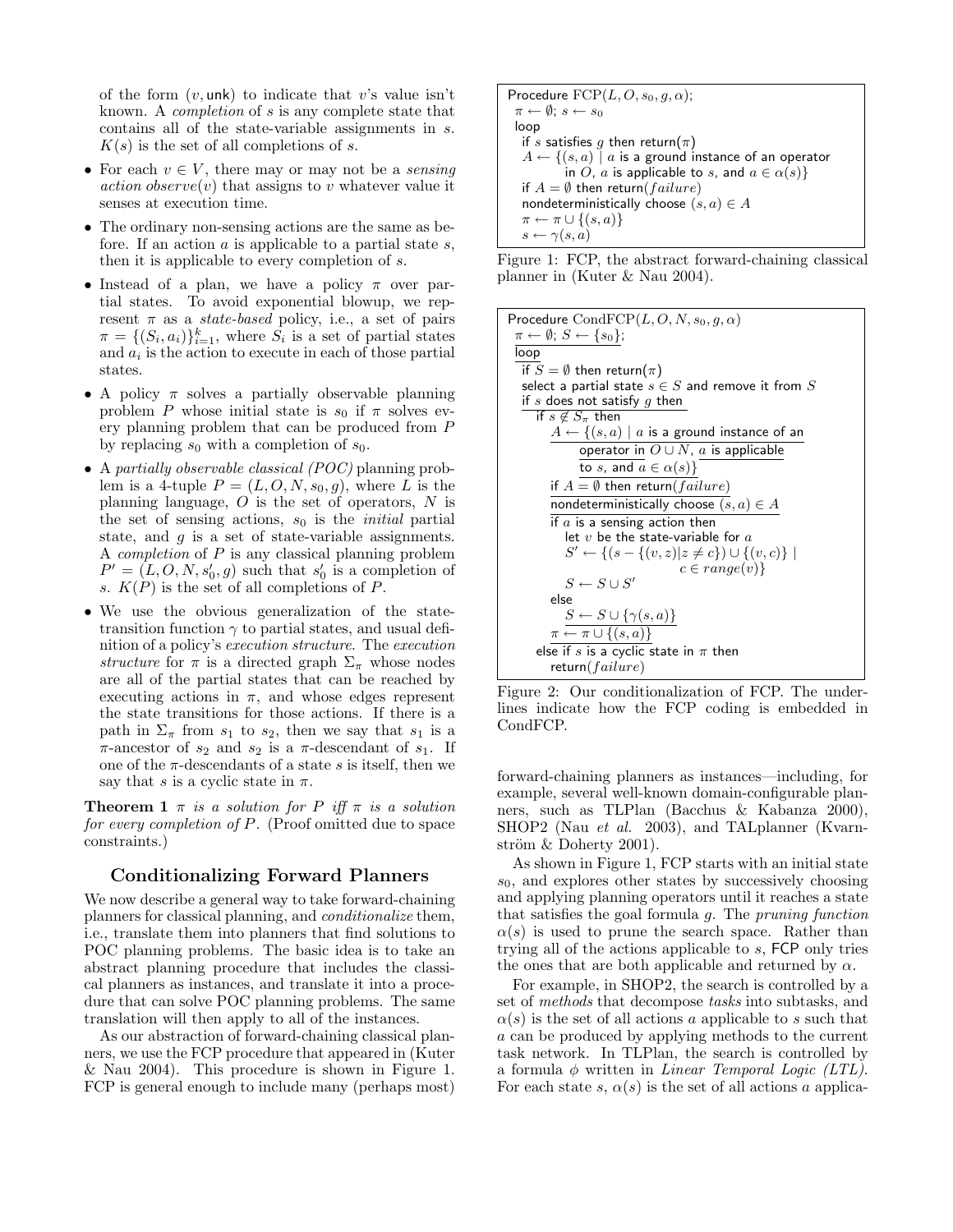ble to s such that the successor state  $\gamma(s, a)$  satisfies a progressed formula,  $Progress(s, \phi)$ .

Figure 2 shows CondFCP, our conditionalized version of FCP. If a planning algorithm  $A$  can be described as an instance of FCP, then the conditionalization of  $A$  is CondA, the corresponding instance of CondFCP. Using this technique, we can easily write conditionalizations of TLPlan, SHOP2, TALplanner, and several other forward planners that are instances of FCP.

Like FCP, CondFCP plans forward from  $S_0$ , but the success criterion is more complicated. In FCP, a plan  $\pi$ is a solution if its final state satisfies the goal condition g. In CondFCP, in order for a policy to be a solution, every path in  $\pi$ 's execution structure must lead to a partial state that satisfies g. Thus, CondFCP essentially performs an AND-OR search (Nilsson 1980) over a space of partial states, where the AND branches are represented by the set S and the OR-branches correspond to the choice of the actions.

Every time CondFCP considers a partial state s from  $S$  for expansion, it first checks whether  $s$  satisfies the goal g. If so, it ignores s and selects another partial state from S. If s does not satisfy the goal, then Cond-FCP chooses an action for s using its pruning function α. The pruning function α generates a set of acceptable actions that are applicable in s. More specifically, in a partial state s,  $\alpha$  either returns a ground instance of a planning operator (i.e., an action in the classical planning sense), or it returns a sensing action to be applied in s. In the former case, CondFCP simply inserts the successor state  $\gamma(s, a)$  generated by applying a in s. The latter, on the other hand, means that the current policy being formulated by CondFCP needs to gather information about a state variable at this point during its future execution. Thus, CondFCP inserts into S all possible partial states that are successors of s that might be generated by applying the sensing action in  $s$ during execution. This makes the planner "execution robust" in the sense that the planner always generates a plan that specifies what to do for each possible outcome of a sensing action during execution.

CondFCP performs successive iterations until there are no partial states left in S. This means that from every partial state that is reachable from the initial state s<sub>0</sub> by applying the actions in  $\pi$ , a goal state is reachable; thus,  $\pi$  is a solution to the input POC planning problem and CondFCP returns  $\pi$ .

CondFCP's pruning function is analogous to FCP's, and the pruning function for a classical planning domain can generally be used in partially observable versions of the domain. As an example, recall that for TLPlan, the pruning function  $\alpha$  for a planning problem P returns all actions applicable to s such that  $\gamma(s, a)$ satisfies  $Progress(s, \phi)$ , where  $\phi$  is a search-control formula. If  $\mathcal{P}'$  is a partially observable version of  $\mathcal{P}$ , then  $\alpha$  could work for  $\mathcal{P}'$  as follows. If the formula  $\phi$  can be evaluated in a partial state s, then  $\alpha$  returns all actions applicable to s as above. If the planner needs additional information about a state variable  $v$  to evaluate

 $\phi$  in s, then  $\alpha$  specifies v, if there is a sensing action that corresponds to it. Then, for each partial state  $s'$  that is a successor of s given that sensing action,  $\alpha$  returns all actions applicable in s' such that  $\gamma(s', a)$  satisfies  $Progress(s', \phi).$ 

It's not hard to show that FCP and CondFCP are both sound (i.e., they don't return plans that are not solutions), and conditionally complete (they can find every solution whose actions are returned the pruning function). The following theorem provides a bound on CondFCP's time complexity; we omit the proof due to space constraints.

**Theorem 2** Let A be an instance of FCP, and  $P =$  $(L, O, N, s_0, g)$  be a POC planning problem. Suppose we run Cond $A$  on P with a pruning function  $\alpha$  that runs in polynomial time, and CondA returns a solution  $\pi$ . Then CondA's running time is polynomial in  $|\Sigma_{\pi}|$ , where  $|\Sigma_{\pi}|$  is the size of the execution structure of the solution for  $\pi$ . (Proof omitted due to space.)

It can be shown that for some deterministic implementations of CondFCP, the worst-case running time is polynomially bounded by FCP's worst-case running time, when both running times are expressed as functions of the size of the returned policy. CondSHOP2, our conditionalized version of SHOP2, is such a case.

## Experimental Evaluation

When writing pruning functions—e.g., the HTN methods for a planner like SHOP2 or the LTL control rules for a planner like TLPlan—the usual strategy is to try to minimize the amount of backtracking that will need to be done, by pruning all but a few of the applicable actions.

In classical planning problems, this approach has been quite successful. For example, (Bacchus & Kabanza 2000) and (Nau et al. 2003) describe problem domains in which the planner goes directly to a solution with almost no backtracking—effectively turning what might otherwise have been an exponential-time search into a polynomial-time search instead.

This section experimentally examines how well the same technique works on partially observable planning problems. For our experiments, we implemented CondSHOP2, the conditionalizaton of the HTN planner SHOP2 (Nau et al. 2003). We compared its performance and scalability with PKS (Petrick & Bacchus  $2002$ ;  $2004$ ) and MBP (Bertoli *et al.*  $2001b$ ), two planners that we believe to represent the state of the art in planners for partially observable planning problems. We ran all of our experiments on an 2.16 GHz Intel Core Duo MacBook laptop computer, running Linux Fedora Core 6 via a virtual machine with 256MB memory.

Unix domain. We compared PKS and CondSHOP2 on a modified version of the Unix domain on which PKS was tested in (Petrick & Bacchus 2002). In Petrick & Bacchus's planning problems, the only Unix operations available to the planner were cd, cdup, and ls; and the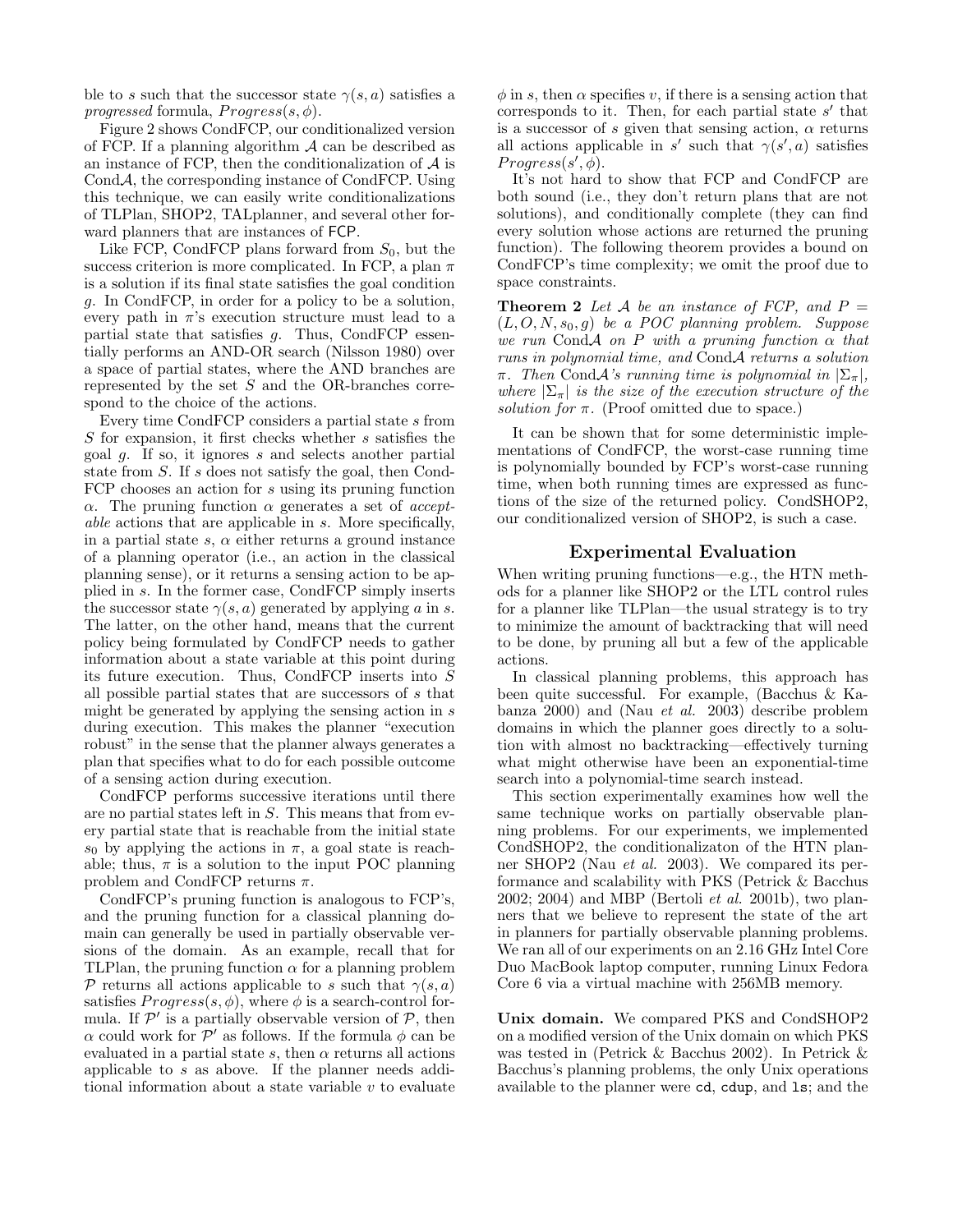

Figure 3: Average running times of CondSHOP2 and PKS in the Unix domain, as a function of the number of files. Only one data point is shown for PKS because it exceeded our 30-minute time limit on larger problems.

task was to look through a directory structure to find the locations of various files. In our planning problems, the task was to locate the files and move them to various destinations, and the available Unix operations were cd, cdup, ls, mv, cp, and rm.

Since CondSHOP2 is an HTN planner, its pruning function  $\alpha$  is computed via a set of HTN methods. We wrote HTN methods to induce an ordering  $f_1, \ldots, f_n$ on the files to be moved. When none of the files has been moved,  $\alpha$  returns the actions to find  $f_1$  and move it; when  $f_1$  has been moved,  $\alpha$  returns the actions to find  $f_2$  and move it; and so forth. Dealing with the files in this order avoids the exponential blowup that would occur if the planner examined all of the orderings in which the actions could be done.

Figure 3 shows the results of our first experiment. Each data point is the average of 20 random problems. If a planner did not return a solution for one or more problems within the alloted time (30 minutes per problem) or overflowed the available memory, we omitted the corresponding data point. For PKS, we only have a data point for  $n = 1$ , because for  $n > 1$ , PKS was unable to solve problems within the alloted time.

Partially observable Robot Navigation domain. We compared PKS, MBP, and CondSHOP2 on a modified version of the Robot Navigation domain. The original Robot Navigation domain provided a fully observable nondeterministic environment for tests of MBP (Bertoli et al. 2001b), ND-SHOP2 (Kuter & Nau 2004), and other planners. It consists of a building with 8 rooms connected by 7 doors. In the building, there is a robot and there are a number of packages in various rooms. The robot is responsible for delivering packages from their initial locations to their final locations by opening and closing doors, moving between rooms, and picking up and putting down the packages. The robot can hold at most one package at any time.

To make the domain deterministic, we omitted the



Figure 4: Average running times of the three planners in partially observable Robot Navigation problems, as a function of the number of packages. PKS has only one data point because it exceeded our 30-minute time limit on larger problems. MBP is not shown because it ran out of memory on all problem sizes.

"kid doors" (doors that could open and close at random). To make it partially observable, we assumed that initially, the robot doesn't know what packages are in each room and where those packages need to go.

Figure 4 shows the results of our comparison of all three planners. As before, each data point is an average of 20 random problems. As before, if a planner did not return a solution for one or more problems within the alloted time (30 minutes per problem) or overflowed the available memory, we omitted the corresponding data point. PKS's only data point is for one package, because it ran out of time in problems where there was more than one package. There are no data points for MBP because it ran out of memory regardless of the number of packages.

In contrast, CondSHOP could solve all of the problems very quickly. The reason for its fast performance is again due to the pruning function  $\alpha$ . As before,  $\alpha$  was computed via HTN decomposition, and we wrote HTN methods that enforced a fixed order in which Cond-SHOP2 would seek and deliver the packages. As before, this avoided an exponential blowup in the size of the search space.

A very simple domain. Although we had expected PKS and MBP to do worse than CondSHOP2 in the above two experiments, we were quite surprised that they failed so completely. To investigate this further, we created a very simple version of the partially observable robot navigation domain, in which (1) there is only one package to deliver, (2) the package's destination is known in the initial state, and (3) rather than allowing the package's initial location to be any of the 8 rooms in the domain, we restricted the initial location to be any of just r different rooms, where  $2 \le r \le 8$ .

Figure 5 shows the performance of all three planners as a function of  $r$  in this very simple domain. Each data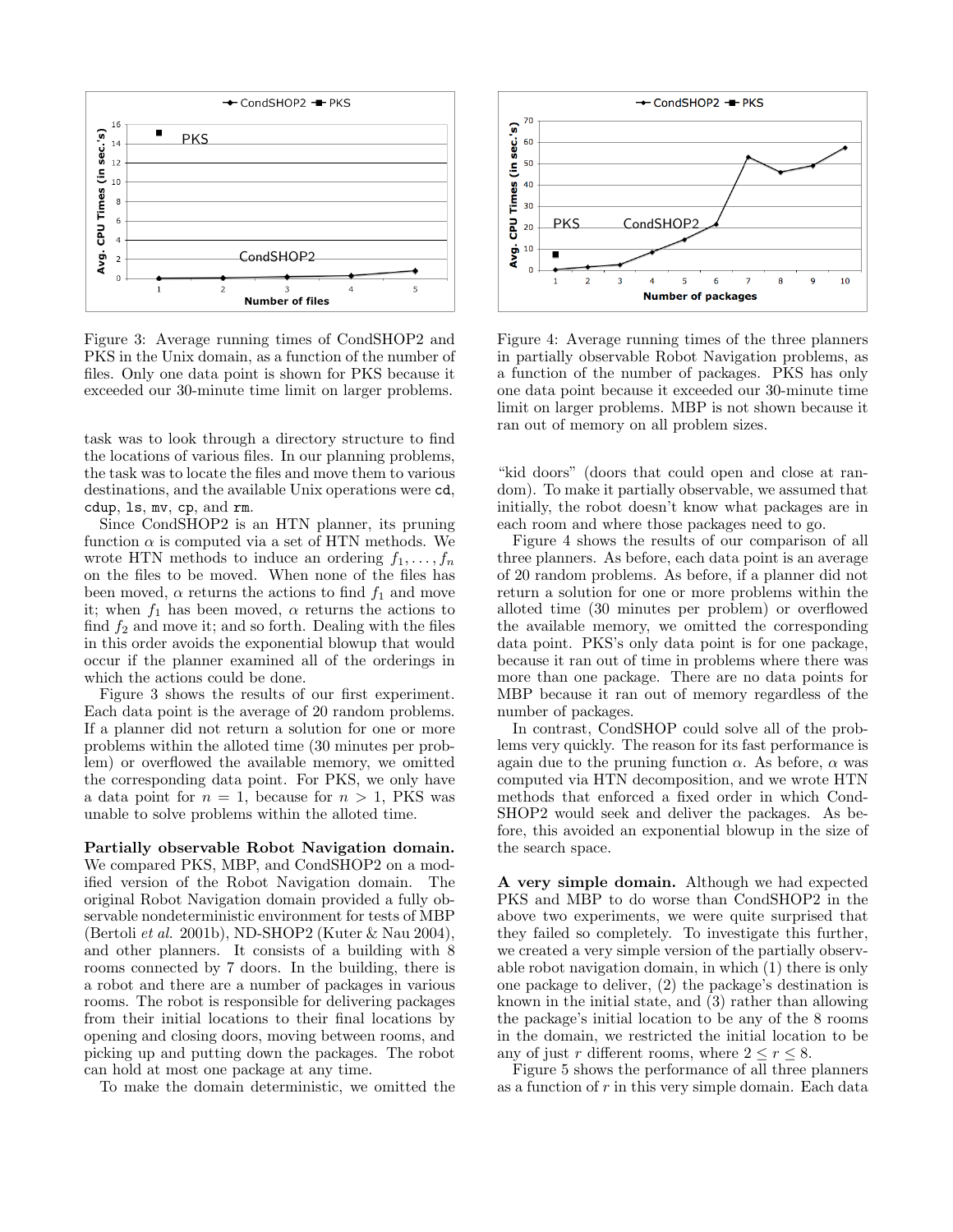

Figure 5: Average running times of the three planners in a much simpler version of the Robot-Navigation problem with only one package, as a function of the number r of possible rooms the package might be in. MBP has no data point for  $r = 5$  because it ran out of memory on one of those problems.

point is an average of 20 random planning problems. PKS solved all the problems, but with much larger running times than MBP and CondSHOP2. MBP's running times were closer to CondSHOP2's, but the data point for  $r = 5$  is missing for MBP because it exceeded the available memory for one of these problems.

#### Discussion on the Experimental Results.

Our experimental results suggest that the ability for a planner to use domain knowledge may be not only desirable, but indeed essential, to solve planning problems in partially observable domains. Traditionally, domain knowledge has been used in planners such as SHOP2, TLplan, and TALplanner in order to prune their search space; i.e., to prune actions that are irrelevant to the solution(s) of a planning problem. Under partial-observability, we observed that this property still holds and the conditional planner, i.e., Cond-SHOP2 in this case, would benefit from it since it has the ability to exploit such knowledge due to our generalization technique. However, we also observed that this ability not only enables the planner to prune actions, but also allows it to choose what observation (i.e., sensing) needs to be done in a solution plan generated by the planner. In other words, the ability to use domain knowledge enabled CondSHOP2 in these experiments to prune the irrelevant observations/sensing from the plans. We hypothesize that this made the planner very efficient in comparison to PKS and MBP because both PKS and MBP, the best of our understanding, explore search space where the branching factor is not only determined by the actions applicable in a state but also the number of possible observations/sensing that can be done in that state.

Some additional remarks on the performance of PKS and MBP in these experiments also are in order. Note that, although PKS and MBP have been tested on a

Unix domain and a Robot Navigation domain in previous studies on these planners (Petrick & Bacchus 2002; 2004; Bertoli et al. 2001a; Pistore, Bettin, & Traverso 2001), these domains are much simpler than the ones we considered in this paper. In particular, to the best of our knowledge, PKS was previously tested on simple variants of Unix domain that include only the relevant actions for the planning problems: e.g., in (Petrick & Bacchus 2002), the Unix domain had only three actions (namely cd, cdup, and ls); and the task was to look through a directory structure to find the locations of various files as we mentioned above. Our Unix domain above, on the other hand, involves moving and copying files around the directory structure as well, which increases the size of the search space for PKS exponentially. Similarly, although previous works report performance results for MBP in the Robot Navigation domain, those result were on the planning algorithms implemented in MBP for fully-observable planning in nondeterministic domains. To the best of our knowledge, the partial-observable planning algorithms in MBP have not been tested in the Robot Navigation domain above — note that the studies partial-observable planning with MBP reported in (Bertoli et al. 2001b; 2006) mentioned a robot domain, however that is a different and simple domain for illustration purposes only.

However, we also noticed that the version of PKS that was available on the Web at the time we were doing these experiments was not able to handle exclusive-OR knowledge properly. We believe that this was a major source of inefficiency for PKS in our experiments since we depend on such knowledge in our domain encodings. A personal communication with the authors of PKS revealed that this issue will be resolved in the next version of PKS. We are planning to conduct experiments with that new version when it is available.

### Related Work

CNLP (Peot & Smith 1992) is a partial-order causallink (POCL) planner (a variant of SNLP) that generates conditional plans. The actions in its plans are annotated with contexts and reasons. Contexts indicate what states of the world are possible at particular points in the plan. Reasons are the goals which this action helps achieve. Bookkeeping for contexts and reasons is more complex than in our approach, because the steps are only partially-ordered. Like most of the early conditional planners, CNLP does not make a clear distinction between the state of the world and the agents' knowledge of the world state, representing only the latter explicitly. Observing a state variable,  $v$  is modeled as a non-deterministic action whose precondition is  $unk(v)$  (there may be others, as well), and which branches into one state where  $v$  holds, and one where  $not(p)$  holds. For limitations of this approach to POC planning, see (Goldman & Boddy 1994b). In the published version of CNLP, ordering constraints from one context could "bleed over" into other contexts, making the the algorithm as published incomplete: it misses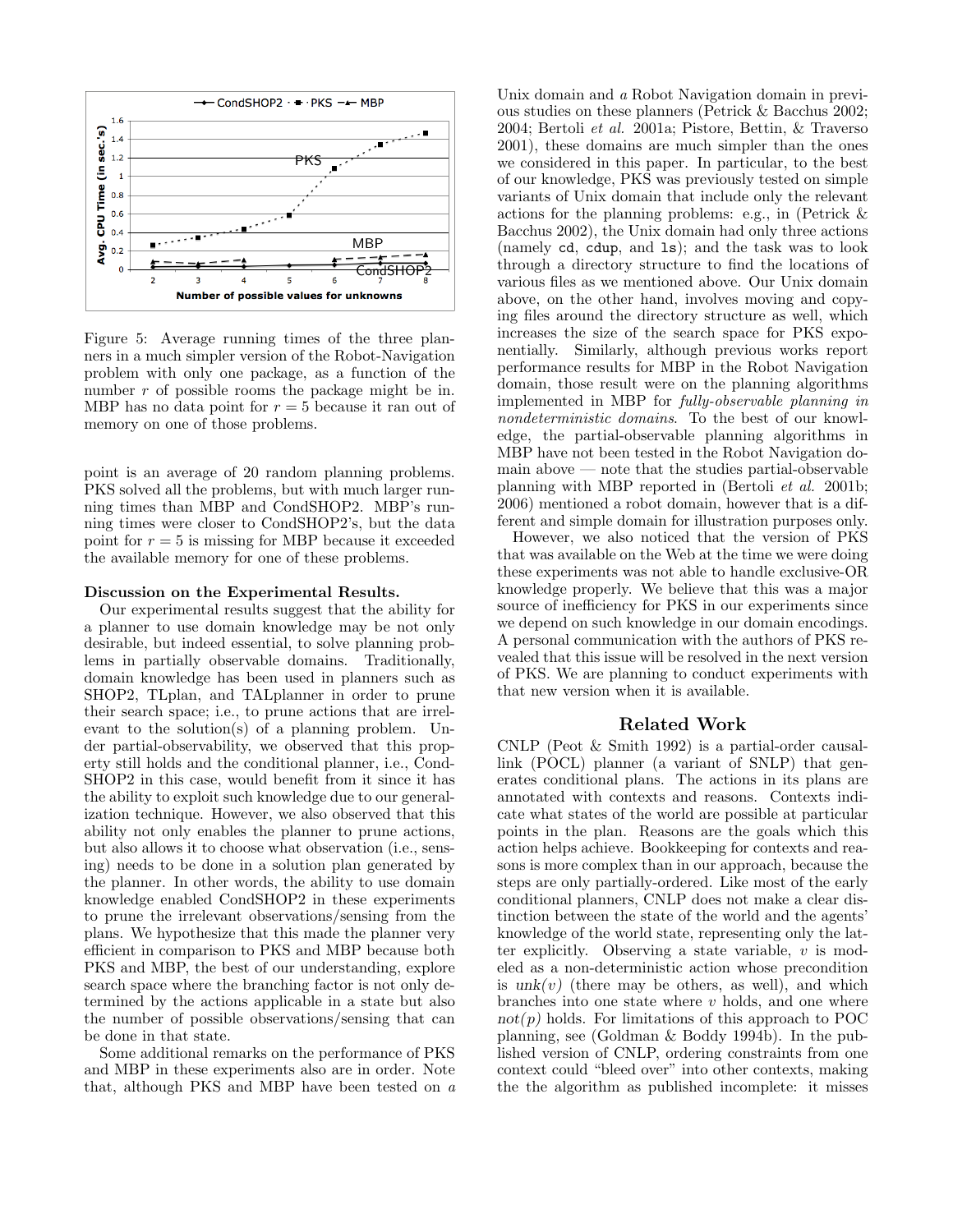some plans because unnecessary ordering relations can cause it to fail, where the orderings were on different contexts. We understand that Peot's thesis includes a revised version of CNLP that fixes this problem, but the revised version has not been published elsewhere.

Cassandra (Pryor & Collins 1996) was a second conditional POCL planner contemporaneous with CNLP. It took a slightly different tack, more in line with our category of POC planning. Rather than making non-deterministic actions primary, as did CNLP, Cassandra took initial-state uncertainty as primary, and modeled non-deterministic actions as actions with effects conditional on unknown (and unknowable) propositions. Plinth (Goldman & Boddy 1994a) was another early conditional planner, differing from Cassandra and CNLP in being a linear (total-order) planner; POCL planners were the dominant paradigm at that point. This made it considerably simpler, and it avoided the incompleteness issues of CNLP.

SADL (Golden & Weld 1996) is a language for planning and sensing that is based on ADL (Pednault 1989). The effects of its actions include both changes to the world state and information-gathering operations; the latter assign values to run-time variables. It uses a three-valued logic, with T, F, and U (for unknown). This is necessary because SADL, like the early conditional planners, does not have a representation of world state distinguished from the agent's knowledge of it. SADL supports universally quantified information goals, observational effects somewhat similar to ours, conditional effects that are activated via secondary preconditions, and universally quantified effects. Although SADL shares several characteristics with our formalism, we did not use it directly because it included several features we did not need for our translation technique.

PUCCINI (Golden 1998) is a partial-order planner built on SADL. PUCCINI is a planning engine for a Unix softbot that has imperfect information about its environment. PUCCINI is not a pure planner: it interleaves planning and execution. The title of the paper, "Leap Before You Look", refers to how PUCCINI uses conditional effects to do information gathering. To see if a conditional effect's secondary precondition holds, it can execute the action and then check to see if the conditional effect occurred.

SGP, Sensory Graphplan (Weld, Anderson, & Smith 1998), extends the well known Graphplan algorithm (Blum & Furst 1997) in order to deal with uncertainty in the initial states of planning problems. SGP represents this uncertainty via the set of all possible initial states that the planner could be in. Planning proceeds with generating a planning graph for each initial state in the input problem. SGP uses sensing actions in order to establish Graphplan-like mutex conditions among the possible planning graphs, which in turn, enables the planner to determine which planning graph it is in during the execution. Thus in a sense, SGP generates a conditional plan of the form a policy like CondFCP, represented by the set of planning graphs that the planner generates and the mutex condition between those graphs. In our experiments, we have not considered SGP because an examination of the experimental results in (Weld, Anderson, & Smith 1998) has revealed that both of the planning systems that we have used in our experiments in this paper, PKS (Petrick & Bacchus 2002; 2004) and MBP (Bertoli et al. 2001a), would easily outperform SGP in our experimental domains.

PKS is a simple forward-chaining planning algorithm capable of performing depth-first or breadth-first search over a space of "knowledge" states. Each knowledge state specifies a particular type of knowledge that the planner could use during planning, including facts known at planning time and facts whose truth value will be known at execution time. In this respect, PKS is different than most of the early planners described above. However, like many of them, PKS generates conditional plans which include branching points based on the knowledge for what is true/false at planning time and what will be true/false at execution.

MBP is probably the best-known planner for nondeterministic environments. It incorporates several algorithms based on symbolic model-checking (Cimatti et al. 2003; Cimatti, Roveri, & Traverso 1998; Daniele, Traverso, & Vardi 1999; Pistore, Bettin, & Traverso 2001). Solutions are classified as weak, strong, and strong-cyclic, and algorithms are provided for each. MBP has also been extended to deal with partial observability (Bertoli *et al.* 2001b; 2006) in nondeterministic domains. In these extensions, belief states are defined as a classes of states that represent common observations, and compactly represented using Binary Decision Diagrams (Bryant 1992).

Our work has been influenced by (Kuter & Nau 2004), which provided a way to take forward-chaining planners and modify them to run in fully observable nondeterministic planning domains. Our approach is analogous to theirs, in the sense that we have taken their FCP model of forward chaining planners and generalized it. However, our generalization and the formalism on which it is based go in a much different direction than theirs, since we have generalized in the direction of partially observable deterministic domains rather than fully observable nondeterministic domains.

# Conclusions

We have presented a general technique for taking forward-chaining planners for deterministic domains and conditionalizing them, i.e., modifying them to produce conditional plans that solve partially observable planning problems.

In our experiments, we had expected CondSHOP2 (the conditionalized version of SHOP2) to outperform PKS (Petrick & Bacchus 2002; 2004) and MBP (Bertoli et al. 2001b); and indeed it did so—but it did so in a much more dramatic fashion than we had expected. CondSHOP2 easily solved all of the planning problems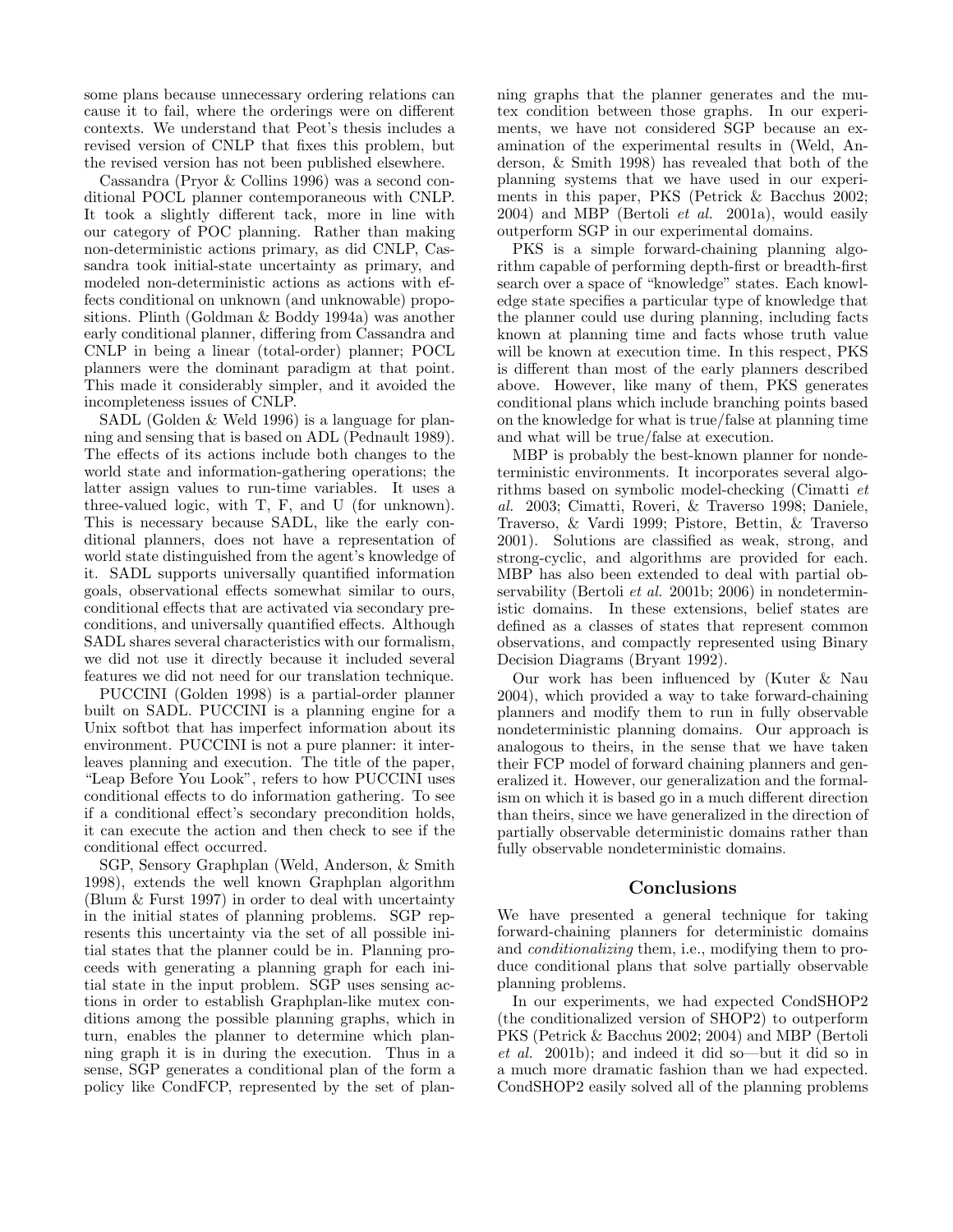in our experiments, but PKS and MBP were able to solve only the most trivial ones.

Like SHOP2, TLPlan and TALplanner are domainconfigurable planners: their input includes domainspecific planning knowledge that it can make use of while solving planning problems. We have not implemented CondTLPlan and CondTALplanner, the conditionalized versions of TLPlan and TALplanner; but we have done an informal and approximate analysis of their complexity on the planning domains discussed here. Our analysis suggests that with appropriate control rules, CondTLPlan and CondTALplanner would perform similarly to CondSHOP2 in these domains.

The above observations suggest that the ability for a planner to use domain knowledge may be not only desirable, but indeed essential, to solve planning problems in partially observable domains. Our current understanding is that the reason is that such an ability might not only enable a planner to prune irrevelant actions, but also to prune irrelevant observations; i.e., it focuses the outcome plan's sensing to only those factors in the world that are relevant to the goals to be achieved by execution of the plan. We are currently working on an extensive theoretical and experimental study of our results to investigate this understanding more in detail. We are also considering Contingent-FF (Hoffmann & Brafman 2005) and POND (Bryce, Kambhampati, & Smith 2006) as part of this experimental study as recently, these planners have been demonstrated to be effective in comparison to MBP and PKS in some planning domains.

Our conditionalization technique is compatible with the nondeterminization technique described in (Kuter & Nau 2004), in the sense that both techniques can be combined, providing a way to translate classical planners into planners for domains that are both partially observable and nondeterministic. We have developed most of the theory for this translation, but have not yet done an implementation and experiments. We intend to do so in the near future.

# Acknowledgments

This work was supported in part by DARPA's Transfer Learning and Integrated Learning programs, NSF grant IIS0412812, and AFOSR grants FA95500510298, FA95500610405, and FA95500610295. The opinions in this paper are those of the authors and do not necessarily reflect the opinions of the funders.

### References

Bacchus, F., and Kabanza, F. 2000. Using temporal logics to express search control knowledge for planning. Artificial Intelligence 116(1-2):123–191.

Bertoli, P.; Cimatti, A.; Pistore, M.; Roveri, M.; and Traverso, P. 2001a. MBP: a model based planner. In IJCAI-2001 Workshop on Planning under Uncertainty and Incomplete Information.

Bertoli, P.; Cimatti, A.; Roveri, M.; and Traverso, P. 2001b. Planning in nondeterministic domains under partial observability via symbolic model checking. In IJCAI-01, 473–478. Seattle, USA: Morgan Kaufmann.

Bertoli, P.; Cimatti, A.; Roveri, M.; and Traverso, P. 2006. Strong Planning under Partial Observability. Artificial Intelligence 170:337–384.

Blum, A. L., and Furst, M. L. 1997. Fast planning through planning graph analysis. Artificial Intelligence 90(1-2):281–300.

Bryant, R. E. 1992. Symbolic boolean manipulation with ordered binary-decision diagrams. ACM Computing Surveys 24(3):293–318.

Bryce, D.; Kambhampati, S.; and Smith, D. E. 2006. Planning Graph Heuristics for Belief Space Search. Journal of Artificial Intelligence Research 26:35–99.

Cimatti, A.; Pistore, M.; Roveri, M.; and Traverso, P. 2003. Weak, strong, and strong cyclic planning via symbolic model checking. Artificial Intelligence 147(1- 2):35–84.

Cimatti, A.; Roveri, M.; and Traverso, P. 1998. Strong planning in non-deterministic domains via model checking. In AIPS-98, 36–43. AAAI Press.

Daniele, M.; Traverso, P.; and Vardi, M. 1999. Strong cyclic planning revisited. In ECP-99, 35–48.

Ghallab, M.; Nau, D.; and Traverso, P. 2004. Automated Planning: Theory and Practice. Morgan Kaufmann.

Golden, K., and Weld, D. 1996. Representing sensing actions: The middle ground revisited. In KR-96. 174– 185.

Golden, K. 1998. Leap before you look: Information gathering in the puccini planner. In AIPS-98, 70–77.

Goldman, R. P., and Boddy, M. S. 1994a. Conditional linear planning. In  $AIPS-94$ , 80–85.

Goldman, R. P., and Boddy, M. S. 1994b. Representing uncertainty in simple planners. In KR-94.

Hoffmann, J., and Brafman, R. 2005. Contingent Planning via Heuristic Forward Search with Implicit Belief States. In Proceedings of the 15th International Conference on Automated Planning and Scheduling.

Kuter, U., and Nau, D. 2004. Forward-chaining planning in nondeterministic domains. In AAAI-2004.

Kvarnström, J., and Doherty, P. 2001. TALplanner: A temporal logic based forward chaining planner. Annals of Mathematics and Articial Intelligence 30:119–169.

Nau, D.; Au, T.-C.; Ilghami, O.; Kuter, U.; Murdock, W.; Wu, D.; and Yaman, F. 2003. SHOP2: An HTN planning system. JAIR 20:379–404.

Nilsson, N. 1980. Principles of Artificial Intelligence. Morgan Kaufmann.

Pednault, E. P. 1989. ADL: Exploring the middle ground between STRIPS and the situation calculus. In KR-89, 324–332.